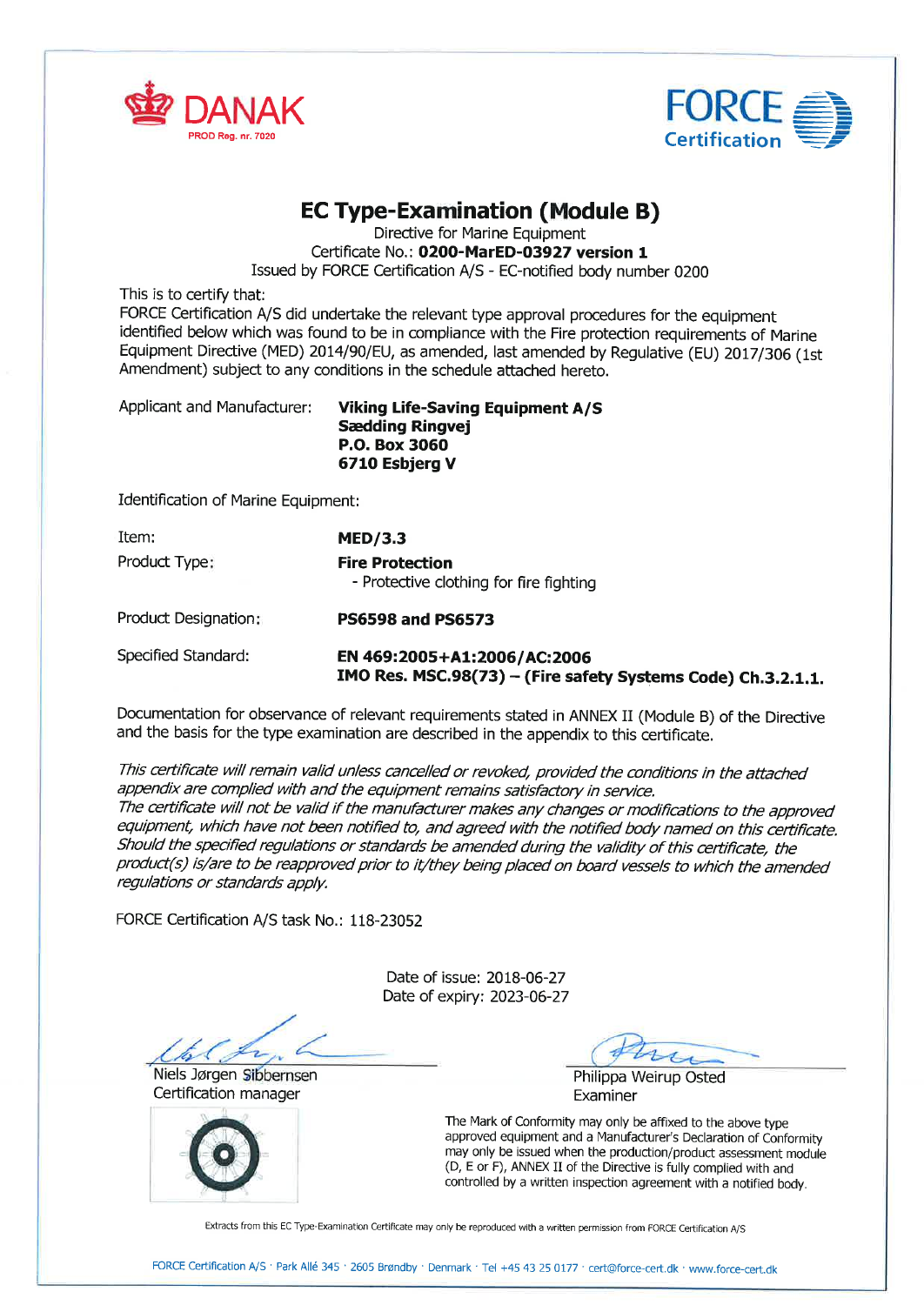### Appendix to EC Type-Examination Certificate  $FORCE$

Directive for Marine Equipment

Certificate No.: 0200-MarED-03927 version <sup>1</sup> Issued by FORCE Certification A/S - EC-notified body number 0200 Page 1 of 3

| Applicant and<br>Manufacturer:               | Viking Life-Saving Equipment A/S<br>Sædding Ringvej<br>P.O. Box 3060<br>6710 Esbjerg V |
|----------------------------------------------|----------------------------------------------------------------------------------------|
| Identification of Marine Equipment:<br>Item: | MED/3.3                                                                                |
| Product Type:                                | Fire Protection<br>- Protective clothing for fire fighting                             |
| Product Designation:                         | PS6598 and PS6573                                                                      |

The examined samples are found to fulfil the requirements stated in: The applicable reg. SOLAS 74 as amended, where the relevant requirements are specified in the amendment to the Directive, item MED/3.3

Design:



**Certification** -----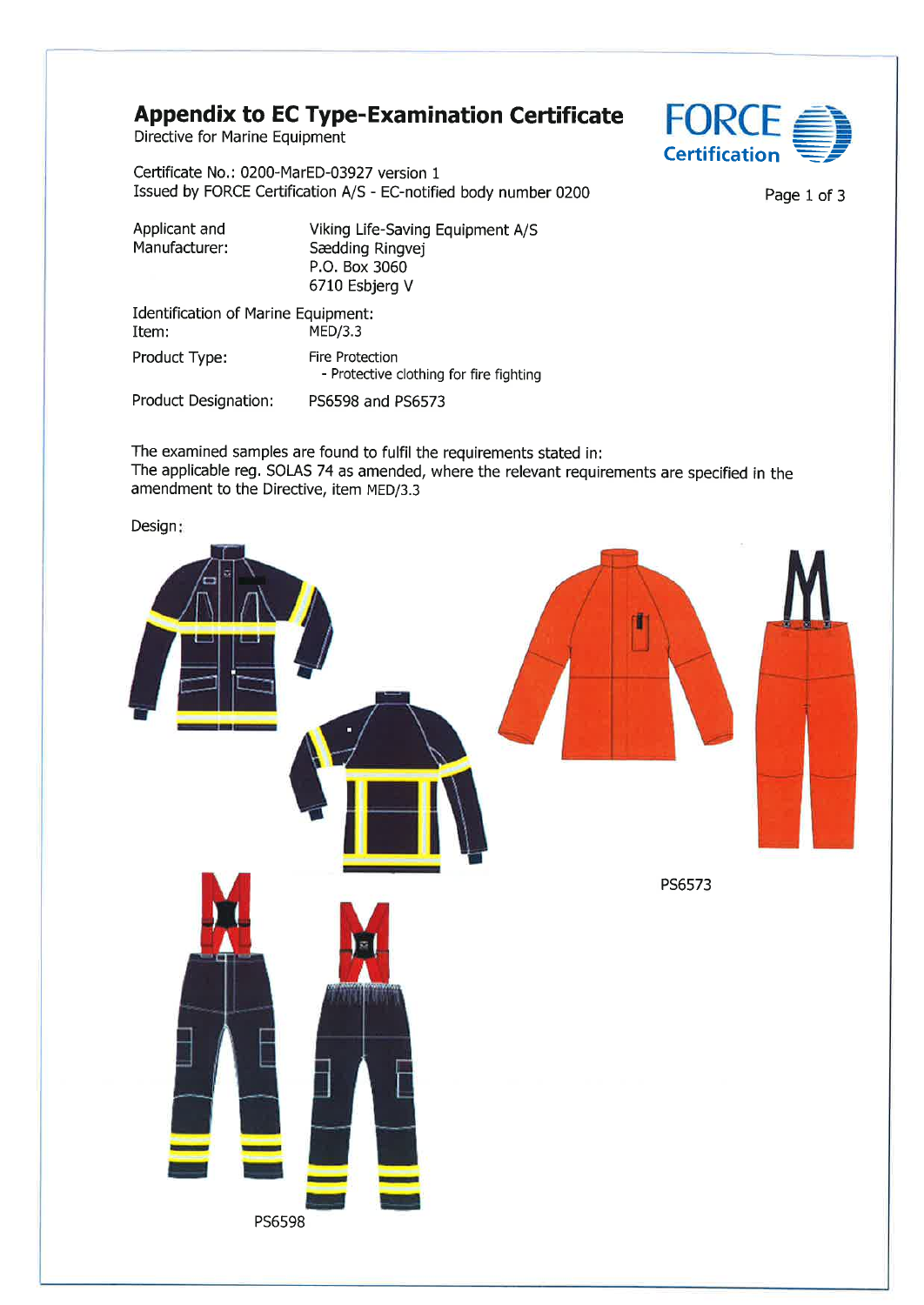# Appendix to EC Type-Examination Certificate FORCE<br>Directive for Marine Equipment

**FORCE**<br>Certification

Ceftificate No.: 0200-MarED-03927 version <sup>1</sup> Issued by FORCE Certification A/S - EC-notified body number 0200 Page 2 of 3

#### History:

| Issue/change:                                                                                                   | Document:                   | Date:      |
|-----------------------------------------------------------------------------------------------------------------|-----------------------------|------------|
| - Original certificate                                                                                          | DK-0200-F.068               | 2004-08-10 |
| - Alternative outer fabric, lining and<br>thermal barrier combination                                           | 1st Supplement to appendix  | 2007-04-16 |
| - Alternative outer fabric, lining and<br>thermal barrier combination and<br>new certificate identification No. | DK-0200-MarFD-068 version 1 | 2008-06-02 |
| - General designation PS65XX                                                                                    | DK-0200-MarED-068 version 2 | 2008-07-15 |
| - Updating of materials<br>New expiry date                                                                      | DK-0200-MarED-068 version 3 | 2011-07-22 |
| - New Notified Body DNV - GL 0098,<br>new certificate No.                                                       | $60707 - 13$ HH             | 2015-12-02 |
| - New Notified Body FORCE<br>Certification A/S 0200                                                             | 0200-MarED-03927 version 1  | 2018-06-27 |

| Manufacturer/Sub-supplier:       |                                                  |  |
|----------------------------------|--------------------------------------------------|--|
| Viking Life-Saving Equipment A/S | Sædding Ringvej 13<br>6710 Esbjerg V.<br>Denmark |  |